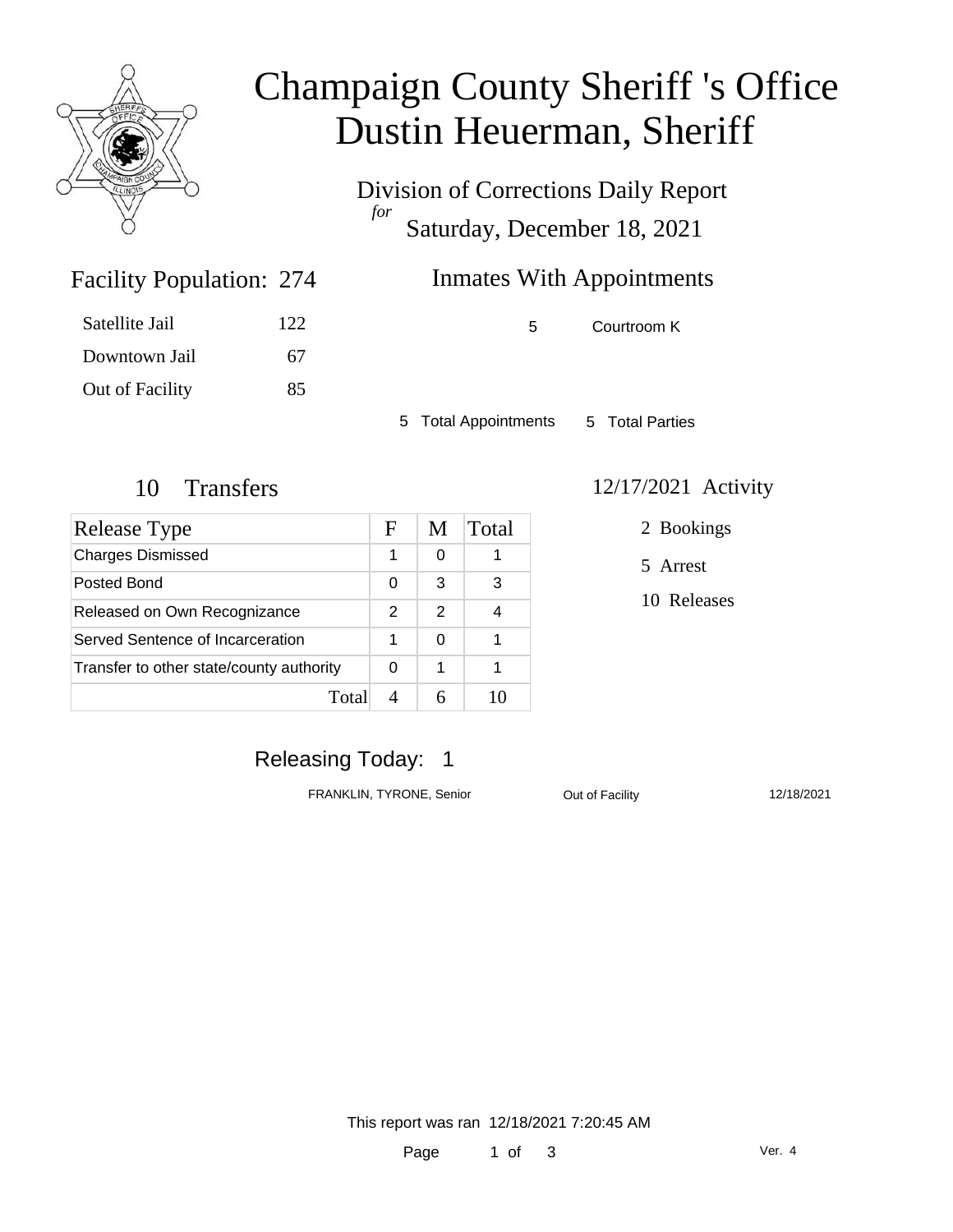

# Champaign County Sheriff 's Office Dustin Heuerman, Sheriff

Division of Corrections Daily Report *for* Saturday, December 18, 2021

#### Custody Status Count

- Electronic Home Dentention 20
	- Felony Arraignment 4
		- Felony Other 1
	- Felony Pre-Sentence 7
		- Felony Pre-Trial 196
	- Felony Pre-Trial DUI 3
	- Felony Sentenced CCSO 5
	- Felony Sentenced IDOC 27
		- Hold Other 2
	- Misdemeanor Arraignment 1
		- Misdemeanor Other 1
		- Misdemeanor Pre-Trial 1
- Misdemeanor Sentenced CCSO 1
	- Petition to Revoke 1
	- Remanded to DHS 3
	- Traffic Sentenced CCSO 1
		- Total 274